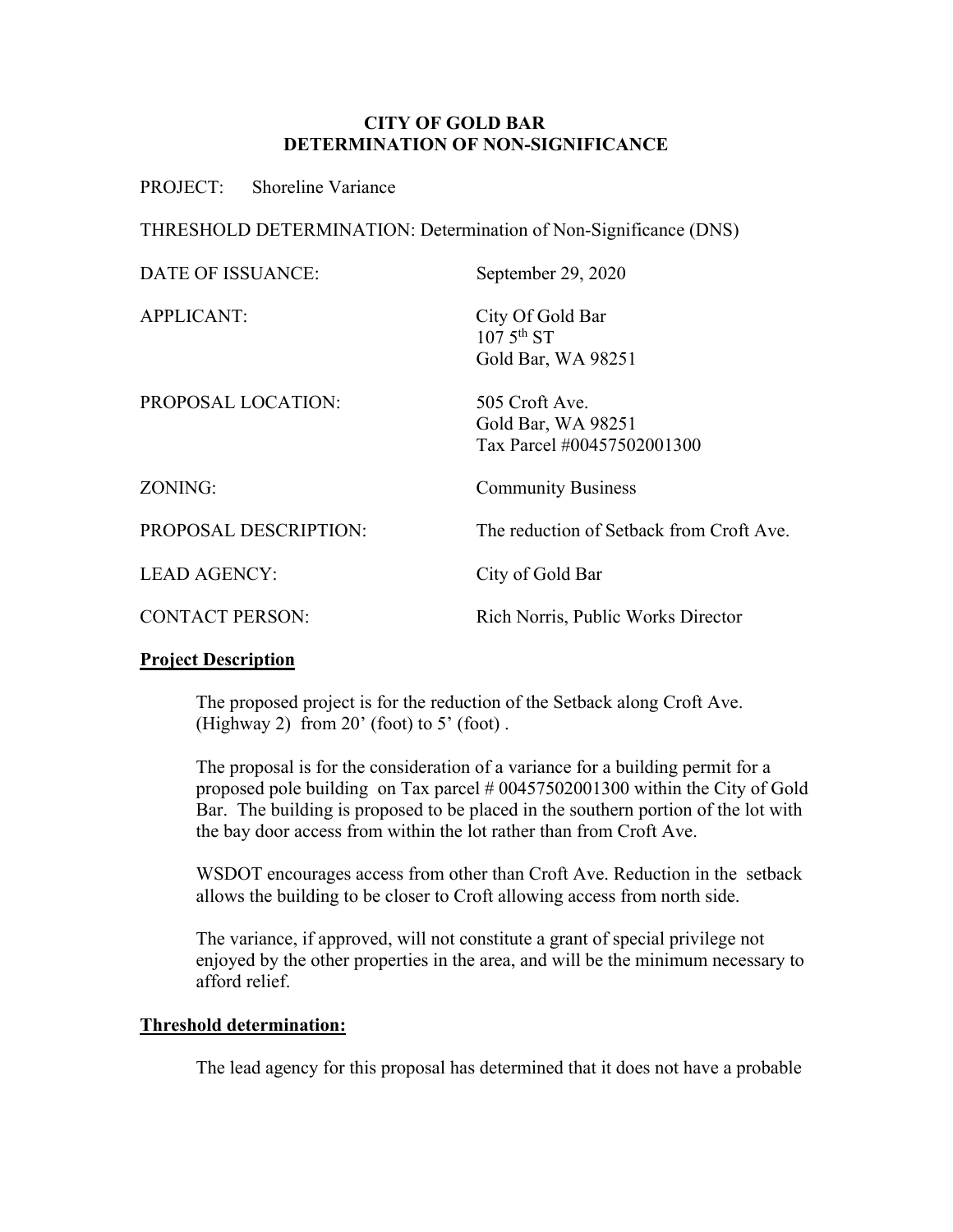significant adverse impact on the environment. An Environmental Impact Statement (EIS) is not required under RCW 43.21C.030(2)(c). This decision was made after review of a completed environmental checklist and other information submitted and on file with the lead agency. This information is available to the public on request and may be review at Gold Bar city hall.

#### **Comments and Appeal:**

This DNS is issued under WAC 197-11-340(2); the lead agency will not act upon this proposal for 21 days from the signature date below.

Any interested party may submit written comments on this determination. The City of Gold Bar must receive written comments or appeals before 5:00 PM, on October 14, 2020. Any appeal shall state with specificity the reason why the determination should be revised. Comments should be addressed to the responsible official designated below.

If you have any questions concerning this application, please contact Rich Norris at (360) 793-1101.

#### **RESPONSIBLE OFFICIAL:** Rich Norris **ADDRESS:** City of Gold Bar

 $1075$ <sup>TH</sup> Street Gold Bar, WA 98251

 $\mathcal{L}_\mathcal{L} = \mathcal{L}_\mathcal{L} = \mathcal{L}_\mathcal{L} = \mathcal{L}_\mathcal{L} = \mathcal{L}_\mathcal{L} = \mathcal{L}_\mathcal{L} = \mathcal{L}_\mathcal{L} = \mathcal{L}_\mathcal{L} = \mathcal{L}_\mathcal{L} = \mathcal{L}_\mathcal{L} = \mathcal{L}_\mathcal{L} = \mathcal{L}_\mathcal{L} = \mathcal{L}_\mathcal{L} = \mathcal{L}_\mathcal{L} = \mathcal{L}_\mathcal{L} = \mathcal{L}_\mathcal{L} = \mathcal{L}_\mathcal{L}$ 

Signature of Responsible Official Date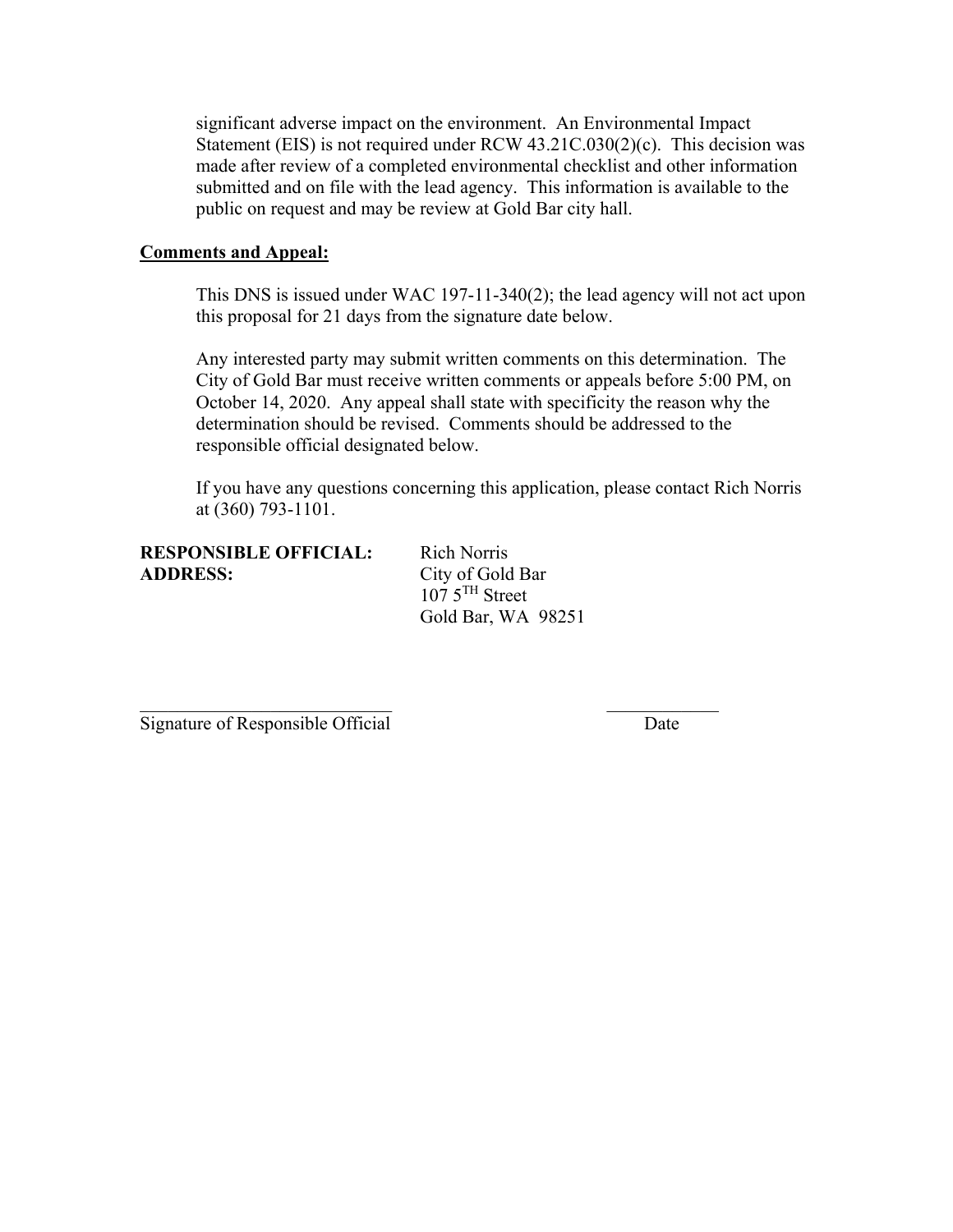# **SEPA ENVIRONMENTAL CHECKLIST**

# *Purpose of checklist:*

Governmental agencies use this checklist to help determine whether the environmental impacts of your proposal are significant. This information is also helpful to determine if available avoidance, minimization or compensatory mitigation measures will address the probable significant impacts or if an environmental impact statement will be prepared to further analyze the proposal.

# *Instructions for applicants:*

This environmental checklist asks you to describe some basic information about your proposal. Please answer each question accurately and carefully, to the best of your knowledge. You may need to consult with an agency specialist or private consultant for some questions. You may use "not applicable" or "does not apply" only when you can explain why it does not apply and not when the answer is unknown. You may also attach or incorporate by reference additional studies reports. Complete and accurate answers to these questions often avoid delays with the SEPA process as well as later in the decisionmaking process.

The checklist questions apply to all parts of your proposal, even if you plan to do them over a period of time or on different parcels of land. Attach any additional information that will help describe your proposal or its environmental effects. The agency to which you submit this checklist may ask you to explain your answers or provide additional information reasonably related to determining if there may be significant adverse impact.

# *Instructions for Lead Agencies:*

Please adjust the format of this template as needed. Additional information may be necessary to evaluate the existing environment, all interrelated aspects of the proposal and an analysis of adverse impacts. The checklist is considered the first but not necessarily the only source of information needed to make an adequate threshold determination. Once a threshold determination is made, the lead agency is responsible for the completeness and accuracy of the checklist and other supporting documents.

# *Use of checklist for nonproject proposals:*

For nonproject proposals (such as ordinances, regulations, plans and programs), complete the applicable parts of sections A and B plus the SUPPLEMENTAL SHEET FOR NONPROJECT ACTIONS (part D). Please completely answer all questions that apply and note that the words "project," "applicant," and "property or site" should be read as "proposal," "proponent," and "affected geographic area," respectively. The lead agency may exclude (for non-projects) questions in Part B - Environmental Elements –that do not contribute meaningfully to the analysis of the proposal.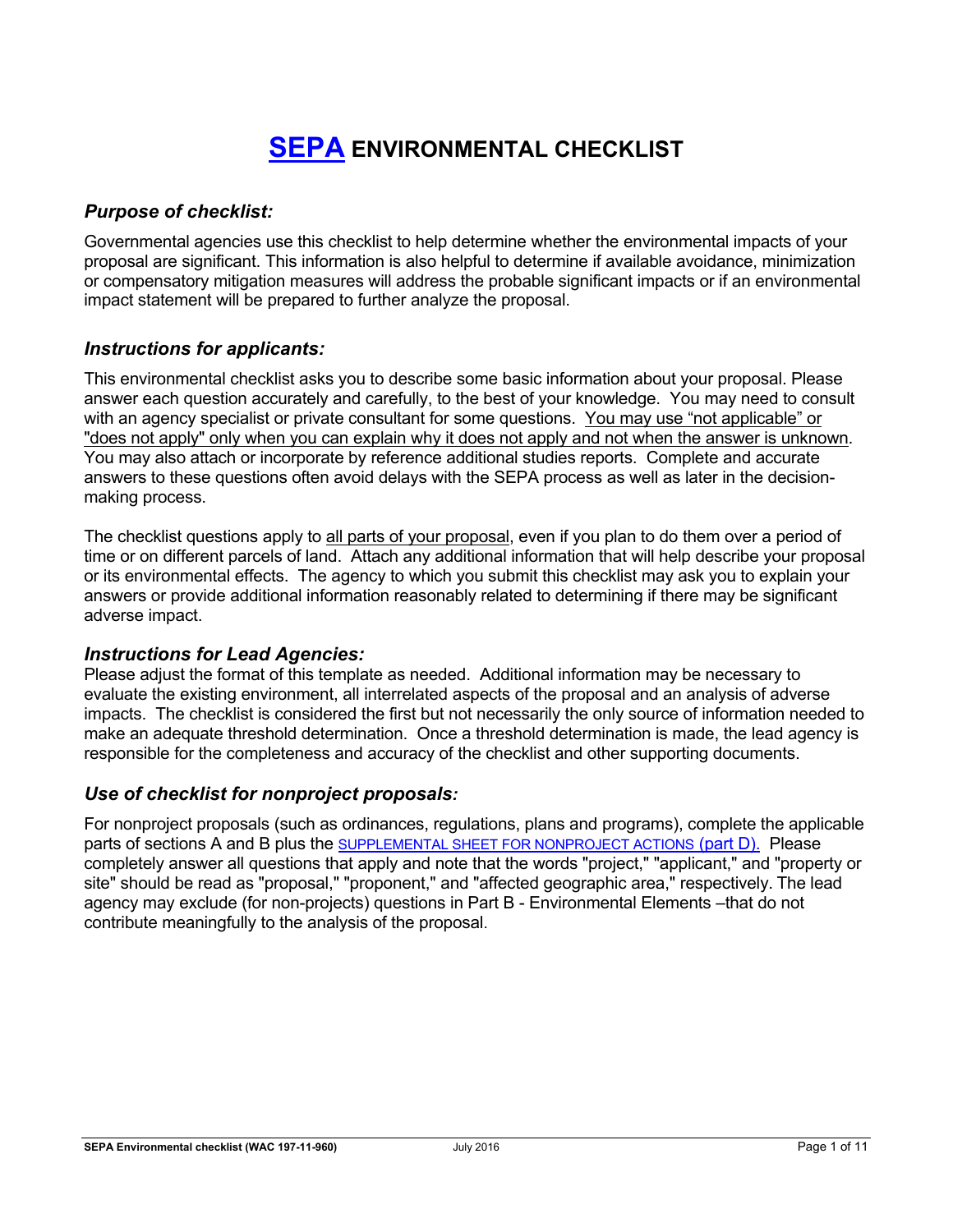# *A. Background* **[HELP]**

- 1. Name of proposed project, if applicable: Public Works Building
- 2. Name of applicant: City of Gold Bar

3. Address and phone number of applicant and contact person: Rich Norris- Public Works Director 107 5th ST Gold Bar WA 98251 360-793-1101 r.norris@cityofgoldbar.us

- 4. Date checklist prepared: 5/14/2020
- 5. Agency requesting checklist: City Of Gold Bar

6. Proposed timing or schedule (including phasing, if applicable): Begin Building in Sept 2020 and complete by December 2020.

7. Do you have any plans for future additions, expansion, or further activity related to or connected with this proposal? If yes, explain. None.

8. List any environmental information you know about that has been prepared, or will be prepared, directly related to this proposal. None.

9. Do you know whether applications are pending for governmental approvals of other proposals directly affecting the property covered by your proposal? If yes, explain. NONE.

10. List any government approvals or permits that will be needed for your proposal, if known. Setback Variance, Building Permit

11. Give brief, complete description of your proposal, including the proposed uses and the size of the project and site. There are several questions later in this checklist that ask you to describe certain aspects of your proposal. You do not need to repeat those answers on this page. (Lead agencies may modify this form to include additional specific information on project description.) Build new Public Works building for city and water dept. Used for maintenance and storage. Building will be pole construction with 3 vehicle bays and storage area.

12. Location of the proposal. Give sufficient information for a person to understand the precise location of your proposed project, including a street address, if any, and section, township, and range, if known. If a proposal would occur over a range of area, provide the range or boundaries of the site(s). Provide a legal description, site plan, vicinity map, and topographic map, if reasonably available. While you should submit any plans required by the agency, you are not required to duplicate maps or detailed plans submitted with any permit applications related to this checklist. Site address is 505 Croft Ave. Gold Bar WA 98251 Snohomish County Parcel No. 00457502001300. SE ¼, Sec. 6, Township 27, Range 9, Gold Bar Plat Blk 020, lots 13,14,15,16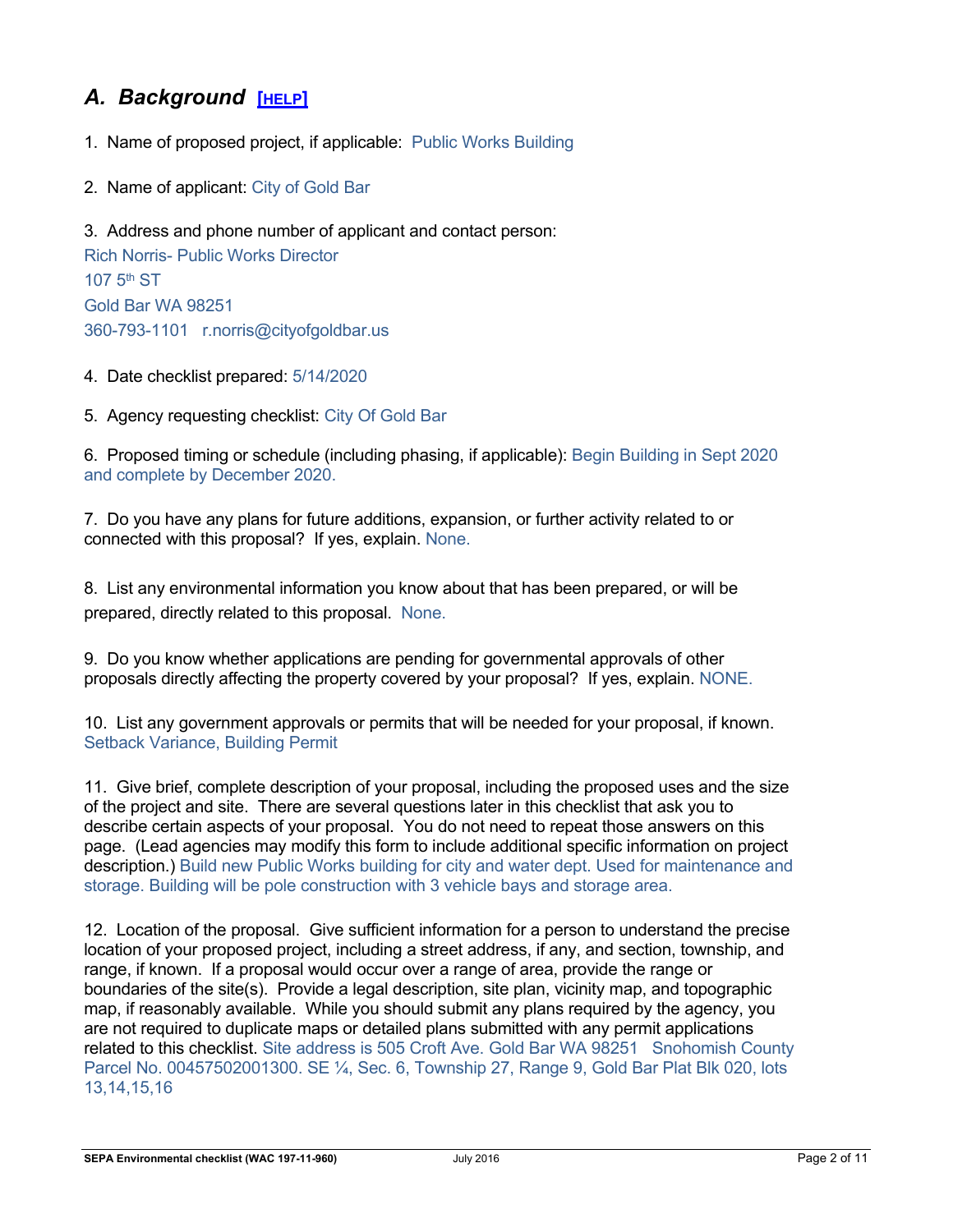# **B. Environmental Elements [HELP]**

#### **1.** *Earth*[help]

- a. General description of the site: FLAT
- b. What is the steepest slope on the site (approximate percent slope)? <2%
- c. What general types of soils are found on the site (for example, clay, sand, gravel, peat, muck)? If you know the classification of agricultural soils, specify them and note any agricultural land of long-term commercial significance and whether the proposal results in removing any of these soils. Pilchuck soils series, sandy alluvium
- d. Are there surface indications or history of unstable soils in the immediate vicinity? If so, describe. None.
- e. Describe the purpose, type, total area, and approximate quantities and total affected area of any filling, excavation, and grading proposed. Indicate source of fill. Minimally soil disruption. Less than 10 cu. Yds in an area 35' x 70'
- f. Could erosion occur as a result of clearing, construction, or use? If so, generally describe. None.
- g. About what percent of the site will be covered with impervious surfaces after project construction (for example, asphalt or buildings)? 60%
- h. Proposed measures to reduce or control erosion, or other impacts to the earth, if any: Compliance with state and local building drainage codes.

# *2. Air*[help]

a. What types of emissions to the air would result from the proposal during construction, operation, and maintenance when the project is completed? If any, generally describe and give approximate quantities if known. Normal amounts of exhaust from heavy equioment and shipment trucks.

b. Are there any off-site sources of emissions or odor that may affect your proposal? If so, generally describe. None.

c. Proposed measures to reduce or control emissions or other impacts to air, if any: Equipment and vehicles comply with state air quality regulations.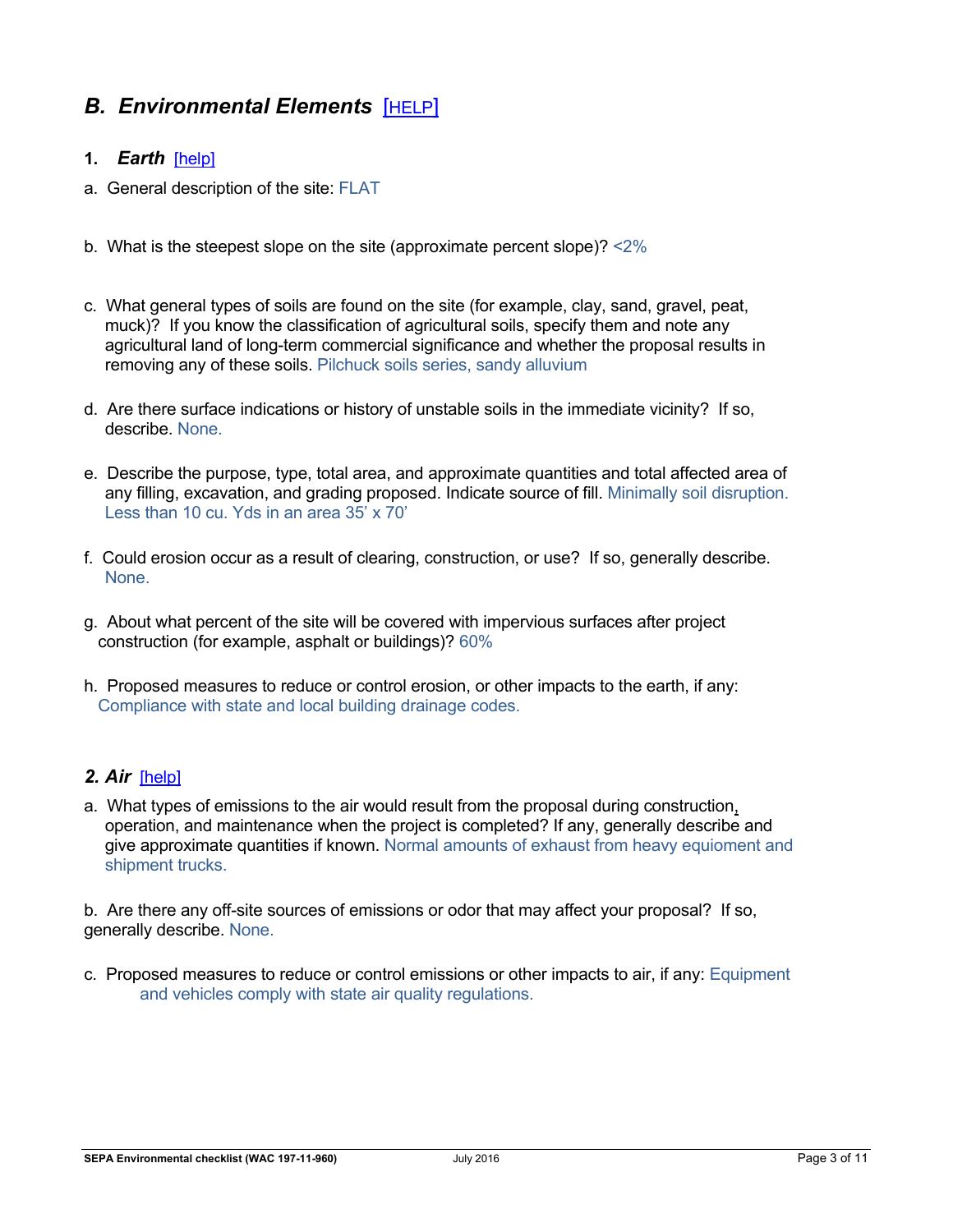#### *3. Water*[help]

- a. Surface Water: [help]
	- 1) Is there any surface water body on or in the immediate vicinity of the site (including year-round and seasonal streams, saltwater, lakes, ponds, wetlands)? If yes, describe type and provide names. If appropriate, state what stream or river it flows into. Approximately 350 feet from southern lot boundary to Skykomish River.
	- 2) Will the project require any work over, in, or adjacent to (within 200 feet) the described waters? If yes, please describe and attach available plans. None.
	- 3) Estimate the amount of fill and dredge material that would be placed in or removed from surface water or wetlands and indicate the area of the site that would be affected. Indicate the source of fill material. None.
	- 4) Will the proposal require surface water withdrawals or diversions? Give general description, purpose, and approximate quantities if known. None.
	- 5) Does the proposal lie within a 100-year floodplain? If so, note location on the site plan. No, the site is not in the 100 yr flood plain.
	- 6) Does the proposal involve any discharges of waste materials to surface waters? If so, describe the type of waste and anticipated volume of discharge. No waste materials will be discharged to surface water.
- b. Ground Water: [help]
	- 1) Will groundwater be withdrawn from a well for drinking water or other purposes? If so, give a general description of the well, proposed uses and approximate quantities withdrawn from the well. Will water be discharged to groundwater? Give general description, purpose, and approximate quantities if known. Water service will be provided by the City of Gold Bar.
	- 2) Describe waste material that will be discharged into the ground from septic tanks or other sources, if any (for example: Domestic sewage; industrial, containing the following chemicals. . . ; agricultural; etc.). Describe the general size of the system, the number of such systems, the number of houses to be served (if applicable), or the number of animals or humans the system(s) are expected to serve. The site currently has an approved on site septic and drainfield. Proposed building will have an on site raindrain sufficient for the 1800 sq. ft. building surface coverage.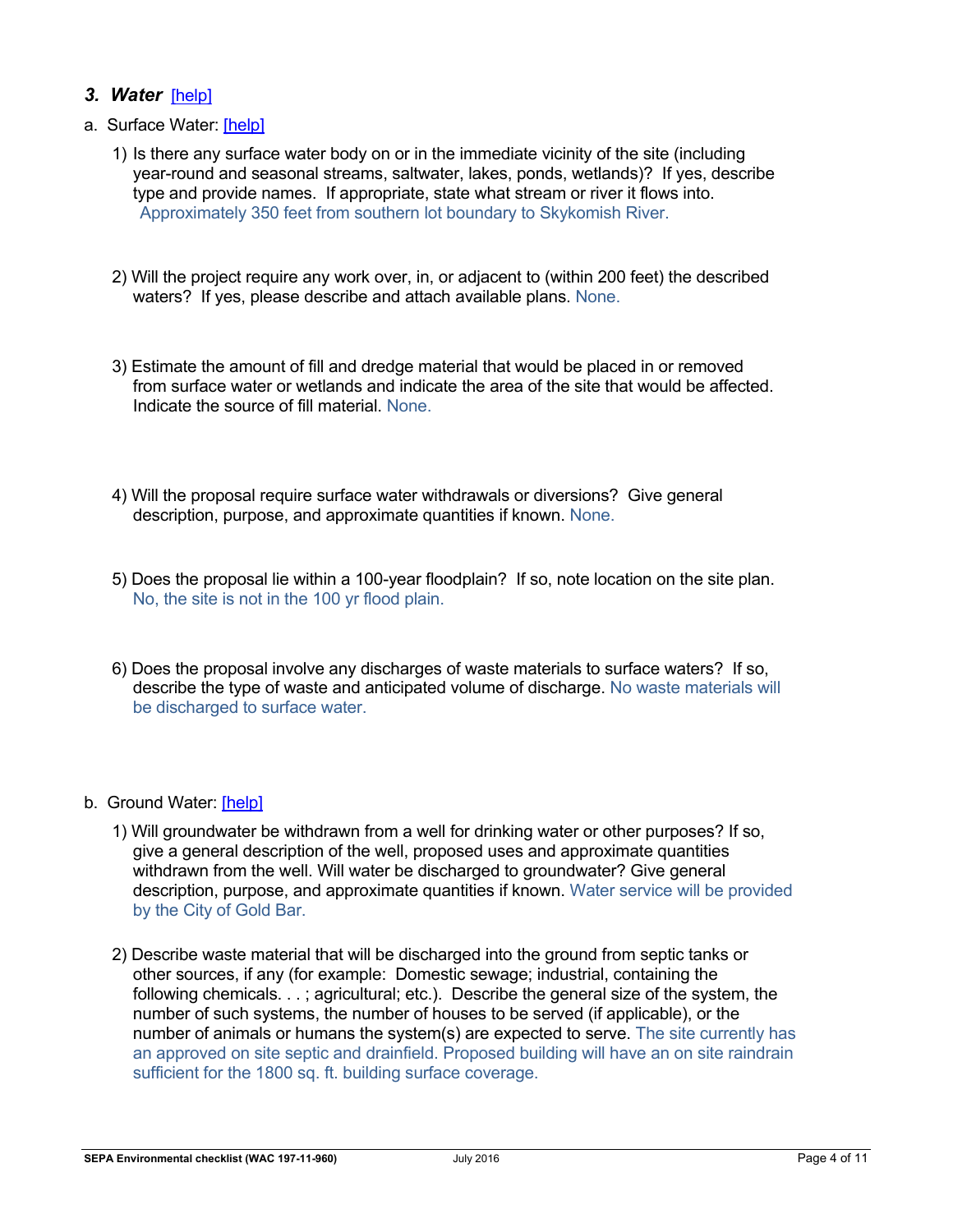- c. Water runoff (including stormwater):
	- 1) Describe the source of runoff (including storm water) and method of collection and disposal, if any (include quantities, if known). Where will this water flow? Will this water flow into other waters? If so, describe. Proposed building will have an on site raindrain sufficient for the 1800 sq. ft. building surface coverage.
	- 2) Could waste materials enter ground or surface waters? If so, generally describe. NO.
	- 3) Does the proposal alter or otherwise affect drainage patterns in the vicinity of the site? If so, describe. NO.

d. Proposed measures to reduce or control surface, ground, and runoff water, and drainage pattern impacts, if any: Proposed building placement retains current Stormwater catch basins and adds the raindrain described above.

#### *4. Plants*[help]

- a. Check the types of vegetation found on the site:
	- deciduous tree: alder, maple, aspen, other
	- X evergreen tree: fir, cedar, pine, other
	- \_\_X\_\_shrubs
	- \_\_\_\_grass
	- \_\_\_\_pasture
	- \_\_\_\_crop or grain
	- Orchards, vineyards or other permanent crops.
	- wet soil plants: cattail, buttercup, bullrush, skunk cabbage, other
	- water plants: water lily, eelgrass, milfoil, other
	- \_\_\_\_other types of vegetation
- b. What kind and amount of vegetation will be removed or altered? Four small cedar trees will be removed to provide better access.
- c. List threatened and endangered species known to be on or near the site. None known.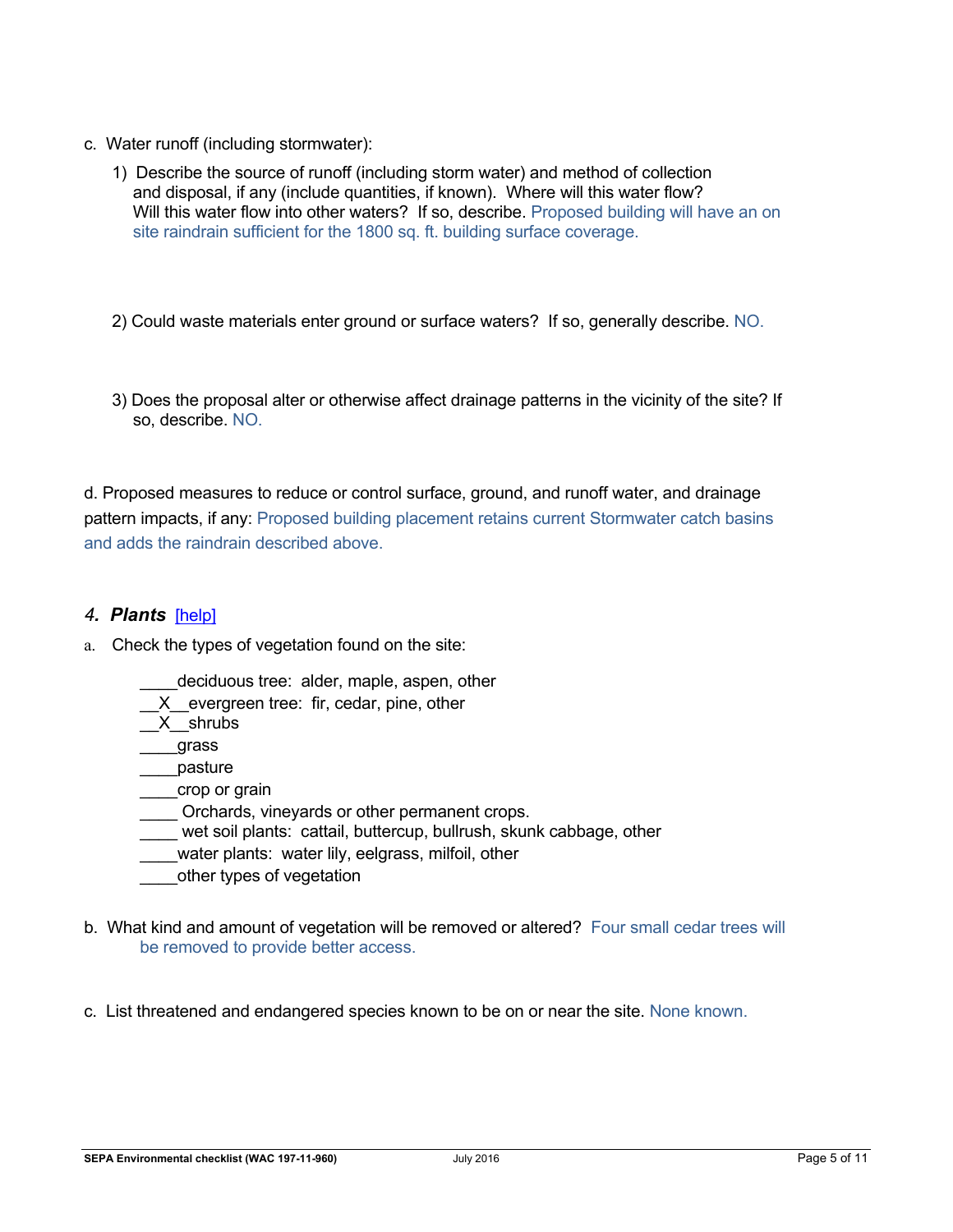- d. Proposed landscaping, use of native plants, or other measures to preserve or enhance vegetation on the site, if any: Proposed building site is currently used for parking and sand/gravel storage. No proposed additional landscaping.
- e. List all noxious weeds and invasive species known to be on or near the site. None known.

#### *5. Animals*[help]

a. List any birds and other animals which have been observed on or near the site or are known to be on or near the site.

birds: hawks, songbirds, dove, and crow

b. List any threatened and endangered species known to be on or near the site. None known.

c. Is the site part of a migration route? If so, explain. None known.

d. Proposed measures to preserve or enhance wildlife, if any: None.

e. List any invasive animal species known to be on or near the site. None known.

# *6. Energy and Natural Resources*[help]

- a. What kinds of energy (electric, natural gas, oil, wood stove, solar) will be used to meet the completed project's energy needs? Describe whether it will be used for heating, manufacturing, etc. Snohomish Co. PUD No. 1 will provide electricity to the proposed building from an existing pole. Power provided for lights, heat, shop tools, and small hand tools.
- b. Would your project affect the potential use of solar energy by adjacent properties? If so, generally describe. No.
- c. What kinds of energy conservation features are included in the plans of this proposal? List other proposed measures to reduce or control energy impacts, if any: Compliance with energy code as required.

# *7. Environmental Health*[help]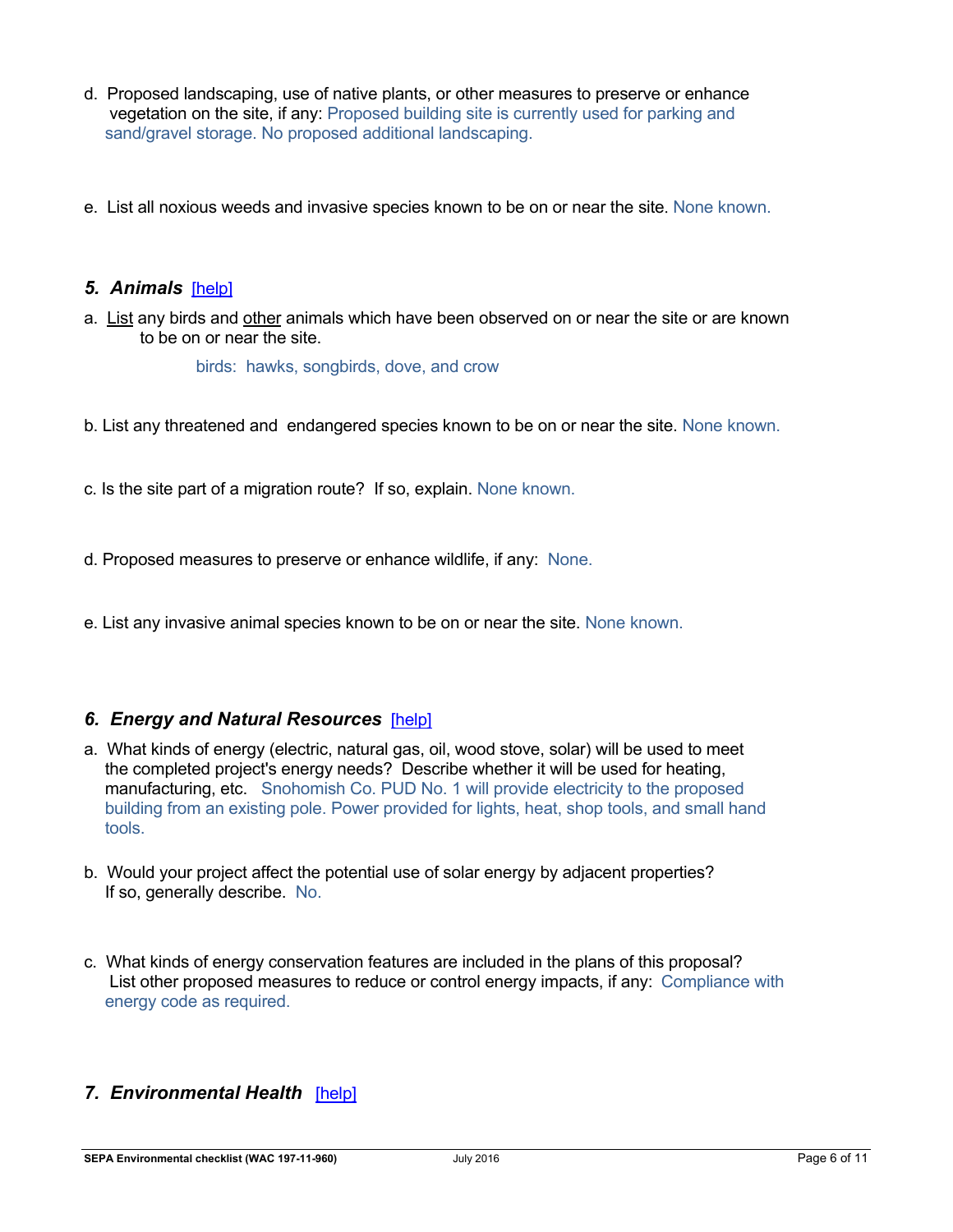- a. Are there any environmental health hazards, including exposure to toxic chemicals, risk of fire and explosion, spill, or hazardous waste, that could occur as a result of this proposal? If so, describe. No.
	- 1) Describe any known or possible contamination at the site from present or past uses. None known.
	- 2) Describe existing hazardous chemicals/conditions that might affect project development and design. This includes underground hazardous liquid and gas transmission pipelines located within the project area and in the vicinity. None known.
	- 3) Describe any toxic or hazardous chemicals that might be stored, used, or produced during the project's development or construction, or at any time during the operating life of the project. None.
	- 1) Describe special emergency services that might be required. None.
	- 2) Proposed measures to reduce or control environmental health hazards, if any: None.
- *b. Noise*
	- 1) What types of noise exist in the area which may affect your project (for example: traffic, equipment, operation, other)? Site is adjacent to US-2 but noise will not be an issue.

2) What types and levels of noise would be created by or associated with the project on a short-term or a long-term basis (for example: traffic, construction, operation, other)? Indicate what hours noise would come from the site. No additional noise or traffic will be generated by the project.

3) Proposed measures to reduce or control noise impacts, if any: None.

# *8. Land and Shoreline Use*[help]

- a. What is the current use of the site and adjacent properties? Will the proposal affect current land uses on nearby or adjacent properties? If so, describe. The proposed use and current use for the site are the same. No impact to current uses of neighboring properties.
- b. Has the project site been used as working farmlands or working forest lands? If so, describe. How much agricultural or forest land of long-term commercial significance will be converted to other uses as a result of the proposal, if any? If resource lands have not been designated, how many acres in farmland or forest land tax status will be converted to nonfarm or nonforest use? Not used for farm or forest lands.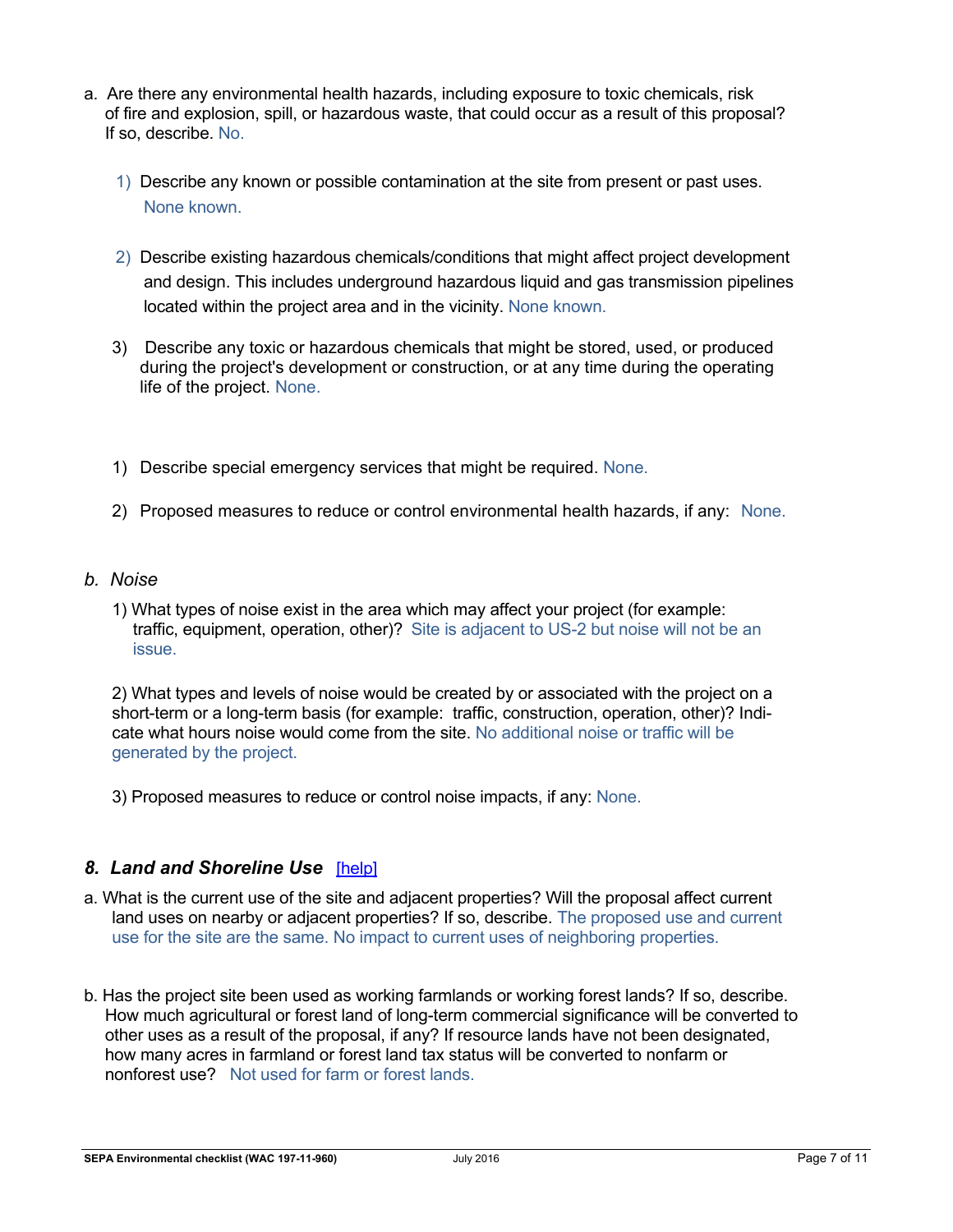- 1) Will the proposal affect or be affected by surrounding working farm or forest land normal business operations, such as oversize equipment access, the application of pesticides, tilling, and harvesting? If so, how: No impacts.
- c. Describe any structures on the site. Two existing structures include the water dept. office and a large covered shed for equipment storage.
- d. Will any structures be demolished? If so, what? No.
- e. What is the current zoning classification of the site? Public Facilities
- f. What is the current comprehensive plan designation of the site? Public Facilities
- g. If applicable, what is the current shoreline master program designation of the site? Not applicable due to distance from the river.
- h. Has any part of the site been classified as a critical area by the city or county? If so, specify. None specified.
- i. Approximately how many people would reside or work in the completed project? Two employees.
- j. Approximately how many people would the completed project displace? None.
- k. Proposed measures to avoid or reduce displacement impacts, if any: None.
- L. Proposed measures to ensure the proposal is compatible with existing and projected land uses and plans, if any: Site plan developed in compliance with Gold Bar Municipal Code and Comprehensive Plan.
- m. Proposed measures to reduce or control impacts to agricultural and forest lands of long-term commercial significance, if any: No impacts.

#### *9. Housing*[help]

a. Approximately how many units would be provided, if any? Indicate whether high, middle, or low-income housing. No housing provided.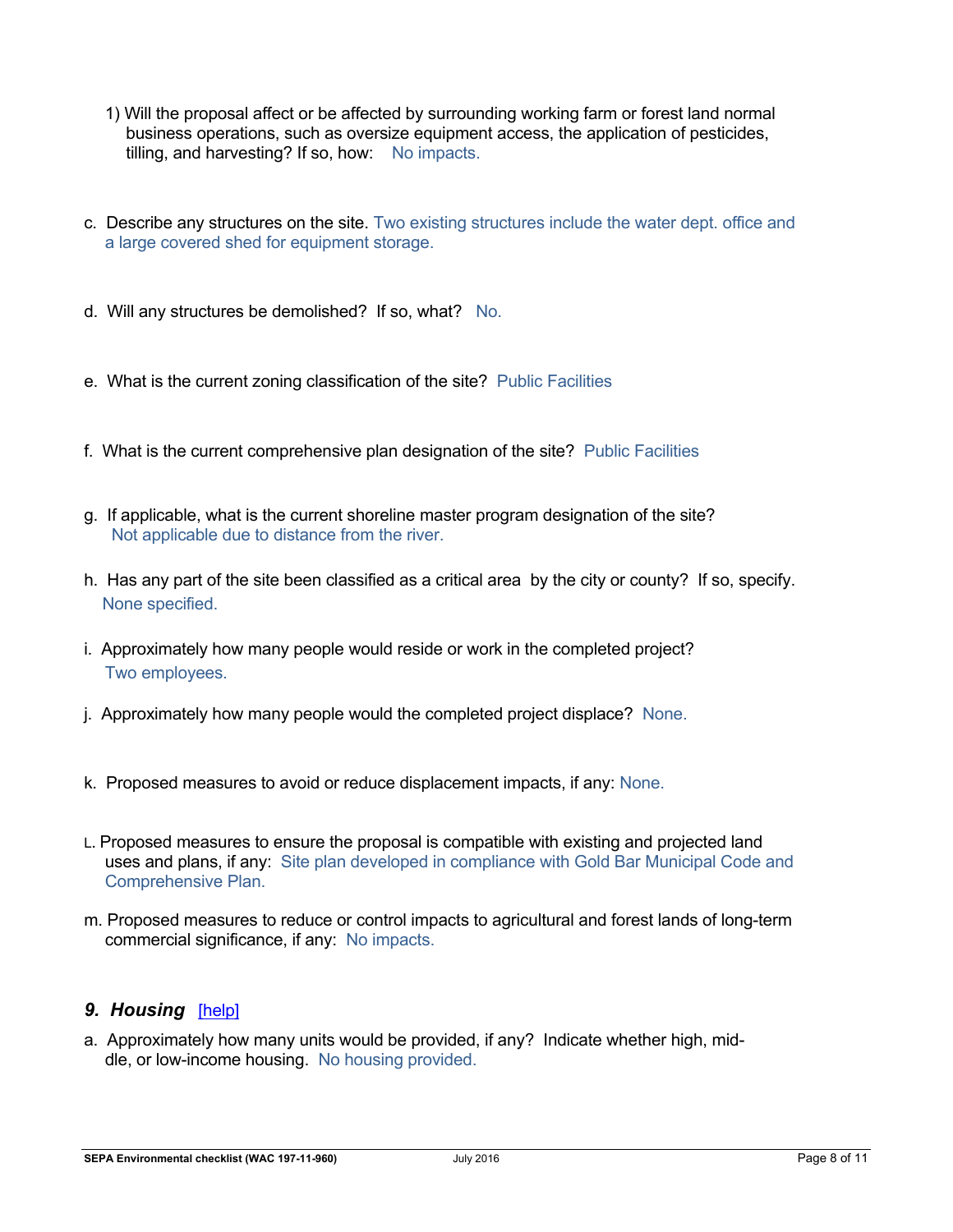- b. Approximately how many units, if any, would be eliminated? Indicate whether high, middle, or low-income housing. No housing eliminated.
- c. Proposed measures to reduce or control housing impacts, if any: None.

#### *10. Aesthetics*[help]

- a. What is the tallest height of any proposed structure(s), not including antennas; what is the principal exterior building material(s) proposed? Building will have a maximum height of 16 ft. The exterior will be anodize corrugated aluminum.
- b. What views in the immediate vicinity would be altered or obstructed? None.
- b. Proposed measures to reduce or control aesthetic impacts, if any: native shrubs or evergreens along the southern side of the building.

# *11. Light and Glare*[help]

- a. What type of light or glare will the proposal produce? What time of day would it mainly occur? No light or glare impacts anticipated. Building used during daylight hours.
- b. Could light or glare from the finished project be a safety hazard or interfere with views? No.
- c. What existing off-site sources of light or glare may affect your proposal? None.
- d. Proposed measures to reduce or control light and glare impacts, if any: None.

#### *12. Recreation*[help]

a. What designated and informal recreational opportunities are in the immediate vicinity? Railroad Park is across the street from the proposed building site.

- b. Would the proposed project displace any existing recreational uses? If so, describe. No displacement of recreational uses.
- c. Proposed measures to reduce or control impacts on recreation, including recreation opportunities to be provided by the project or applicant, if any: None.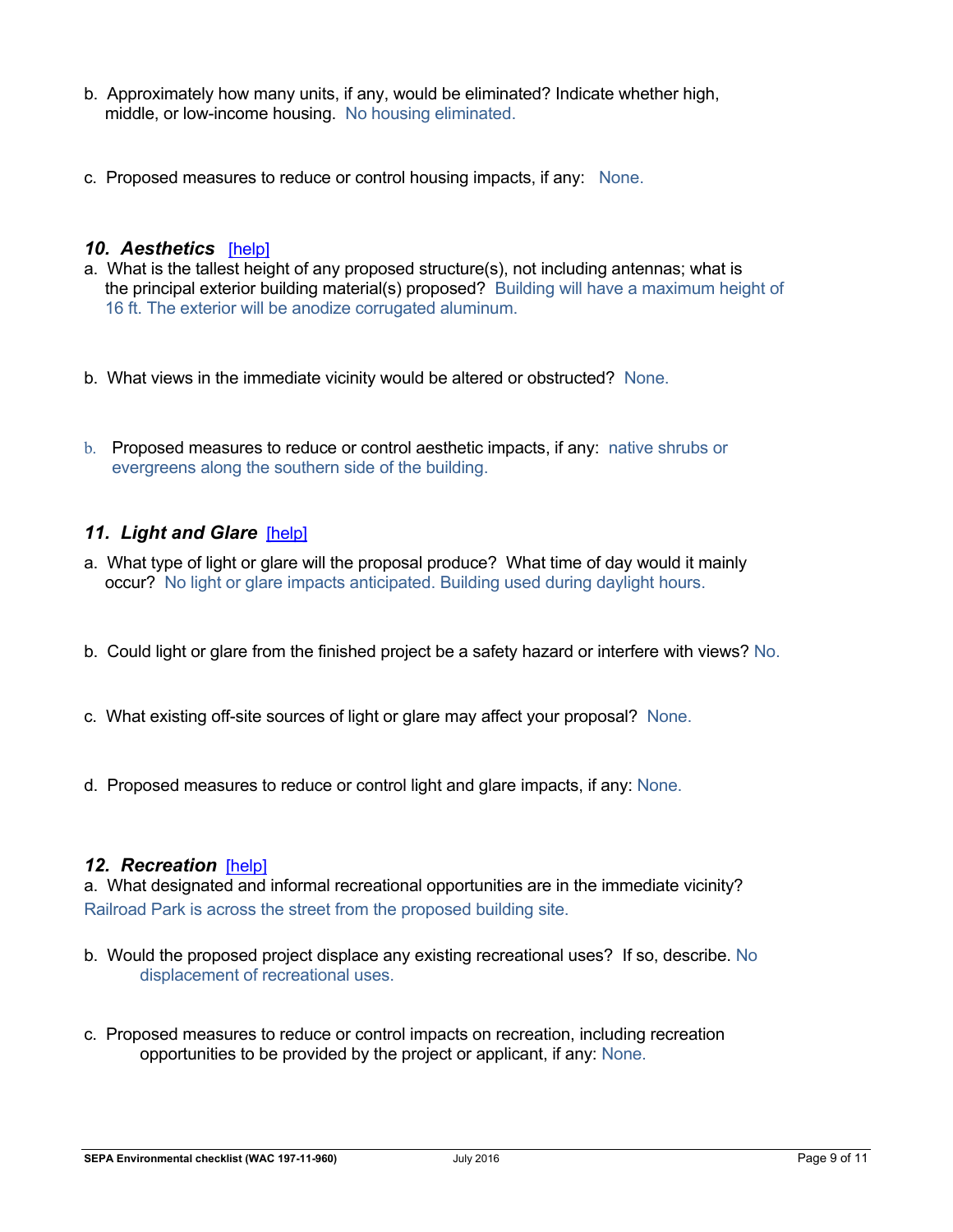# *13. Historic and cultural preservation*[help]

- a. Are there any buildings, structures, or sites, located on or near the site that are over 45 years old listed in or eligible for listing in national, state, or local preservation registers ? If so, specifically describe. None.
- b. Are there any landmarks, features, or other evidence of Indian or historic use or occupation? This may include human burials or old cemeteries. Are there any material evidence, artifacts, or areas of cultural importance on or near the site? Please list any professional studies conducted at the site to identify such resources. None.
- c. Describe the methods used to assess the potential impacts to cultural and historic resources on or near the project site. Examples include consultation with tribes and the department of archeology and historic preservation, archaeological surveys, historic maps, GIS data, etc. None.
- d. Proposed measures to avoid, minimize, or compensate for loss, changes to, and disturbance to resources. Please include plans for the above and any permits that may be required. None.

# 14. Transportation [help]

- a. Identify public streets and highways serving the site or affected geographic area and describe proposed access to the existing street system. Show on site plans, if any. Site is accessed from  $5<sup>th</sup>$  street and  $5<sup>th</sup>$  connects to Croft Ave. (US-2)
- b. Is the site or affected geographic area currently served by public transit? If so, generally describe. If not, what is the approximate distance to the nearest transit stop? Community Transit serves the Gold Bar area. Nearest stops are at  $3<sup>rd</sup>$  and Lewis Ave. or  $7<sup>th</sup>$  and Lewis Ave.
- c. How many additional parking spaces would the completed project or non-project proposal have? How many would the project or proposal eliminate? Proposal eliminates two parking positions.
- d. Will the proposal require any new or improvements to existing roads, streets, pedestrian, bicycle or state transportation facilities, not including driveways? If so, generally describe (indicate whether public or private). No additional improvements required.
- e. Will the project or proposal use (or occur in the immediate vicinity of) water, rail, or air transportation? If so, generally describe. No water rail or air transportation available at this location.